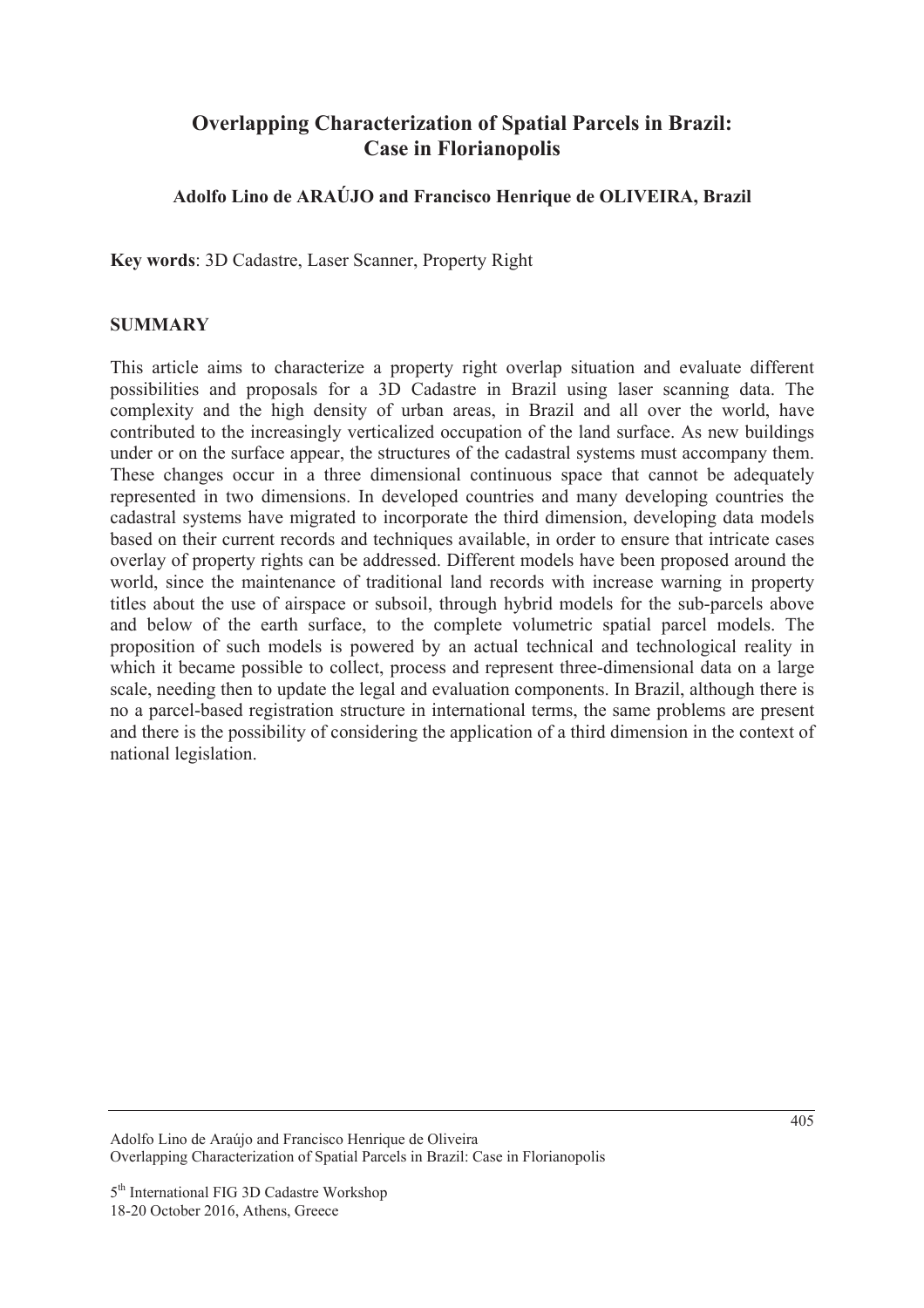# **Overlapping Characterization of Spatial Parcels in Brazil: Case in Florianopolis**

# **Adolfo Lino de ARAÚJO and Francisco Henrique de OLIVEIRA, Brazil**

## **1. 3D CADASTRAL SCENARIO IN BRAZIL**

In developed countries and many developing countries the cadastral systems have migrated to incorporate the third dimension, by developing data models-based in their current records and techniques available. In Brazil, at the moment that sedimenting propositions for Cadastre parcel-based, defined by coordinates and connected to the land register, arises the appropriate setting for research and to insert the 3D Cadastre topic in the discussions of the scientific community.

In terms of 3D Cadastre, although Brazil still does not have the cadastral structure required for implementation, intensive occupation of urban areas will eventually force the appearance of specific legislation to deal with the third dimension, and regulate both the use of airspace and the underground, which is starting to happen in some places.

We highlight the case of Recife-PE City which has since 2003 bylaw that regulates the installation of walkways over public places. Law 16,873 / 03 (Prefeitura do Recife, 2010) takes as municipal jurisdiction to grant rights over the airspace above public roads provided that certain conditions are achieved. These are the minimum and maximum height above the street (with reference to the longitudinal axis of the roadway), the minimum widths for circulation, the demand for movement of pedestrians exclusive, installing removable physical structures (the grant is reviewed every two years), the structure maintenance guarantee the accountability of the applicant for damages that may be caused by the presence of the runway. the existence of a common owner in the properties on both sides of the street, the seal installation over squares, parks and nature reserves, and the annual payment of an amount corresponding to the concession granted the right to build over public roads in the air space of the city.

As viewed, there are a number of requirements to be fulfilled, but there is a possibility that the grant is made and therefore a law clearly associated with the third dimension to take effect. There are two cases in Recife city related to the use of the aforementioned law that deserve note: the Hope Hospital (Figures 1a and 1b) and the Guararapes International Airport (Figures 2a and 2b). In the first case, analyzed by Souza et al. (2011), although the specific legislation, the results are disconnected from Recife city fiscal cadastre and the land registry.

In the second case, the walkway installation was performed in order to provide greater mobility between the airport and the nearest subway station on the occasion of the football World Cup in 2014, however, several of the requirements of own municipal law were breached : the owner on both sides is not common (international airport is administered by Infraero and the terminal subway integration by the state government), the walkway crosses part of the Square Salgado Filho, crosses the Av Mascarenhas de Moraes, part of the Barão de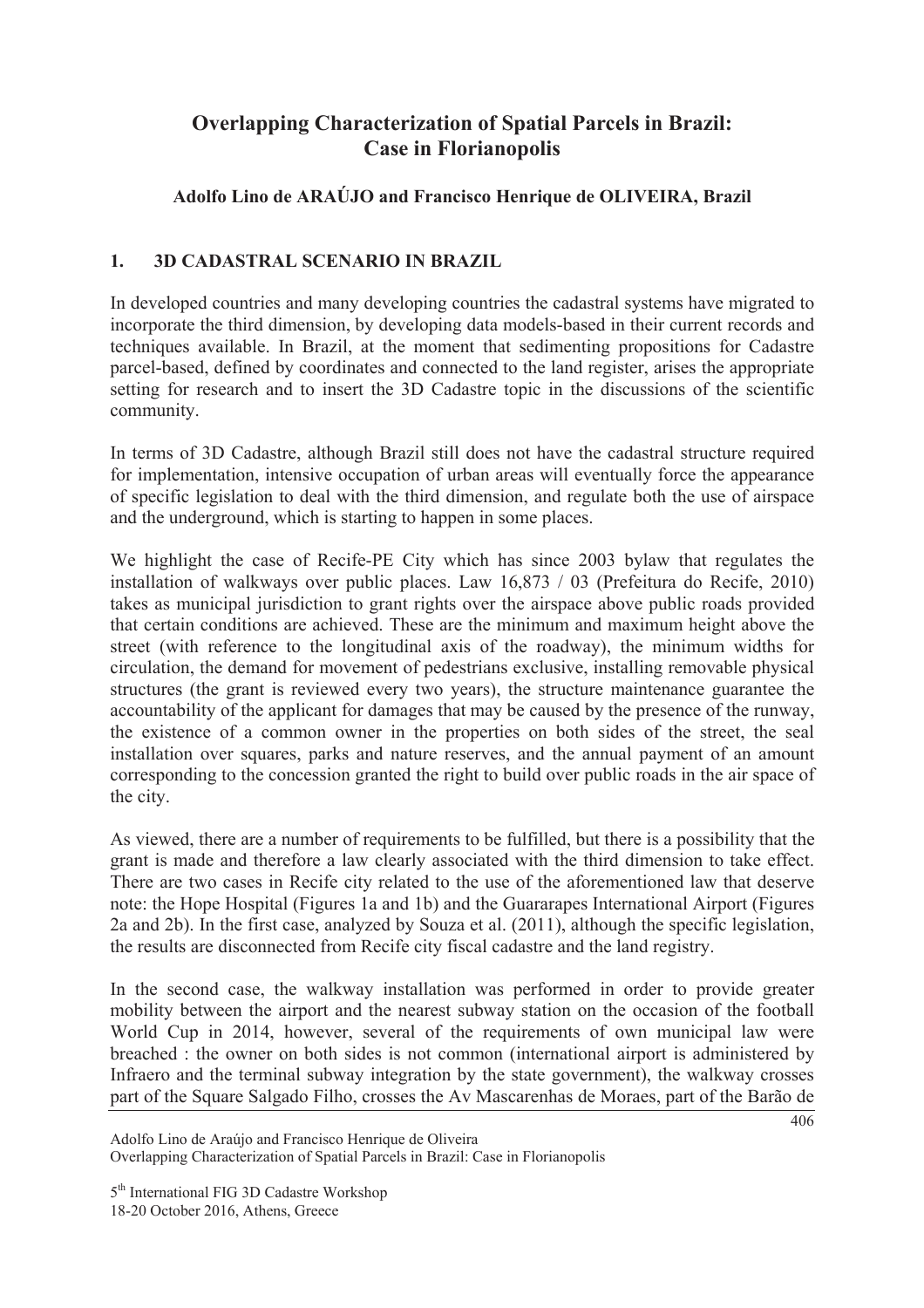Souza Leão St. and several private properties (airspace use concession was granted over the stores, warehouses and condominiums) and the structure is not removable.



**Figure 1. a) Top view (left) and b) View (right) of the walkway on the Av. Beira Rio, Recife-PE, connecting the Hope and Esperança Hospitals. Source: Google Earth** 



**Figure 2. a) Aerial (left) and b) terrestrial (left) image of the walkway connecting the Guararapes International Airport and metro station. Source: Government of the State of Pernambuco** 

The cases presented above are emblematic for being inserted in a city that has a legal instrument which can be related to a three-dimensional cadastral perspective and that would give excellent studies of the definition of the point of view of space parcels involved and property rights associated with each one of them. However, they are not the only ones, as the Brazilian urbanization occurred at an accelerated rate and the high demand for occupying spaces in the territory facilitated the verticalization of cities and generated a multitude of other cases, many in cities without the same legal apparatus. Below is a collection of photographs (Figures 3-6) which depicts other situations in Brazilian cities where the application of 3D Cadastre allow a better definition of rights, restrictions and responsibilities.



**Figure 3. Rio Branco College (left) and Unimed Hospital (right), Blumenau-SC**

Adolfo Lino de Araújo and Francisco Henrique de Oliveira Overlapping Characterization of Spatial Parcels in Brazil: Case in Florianopolis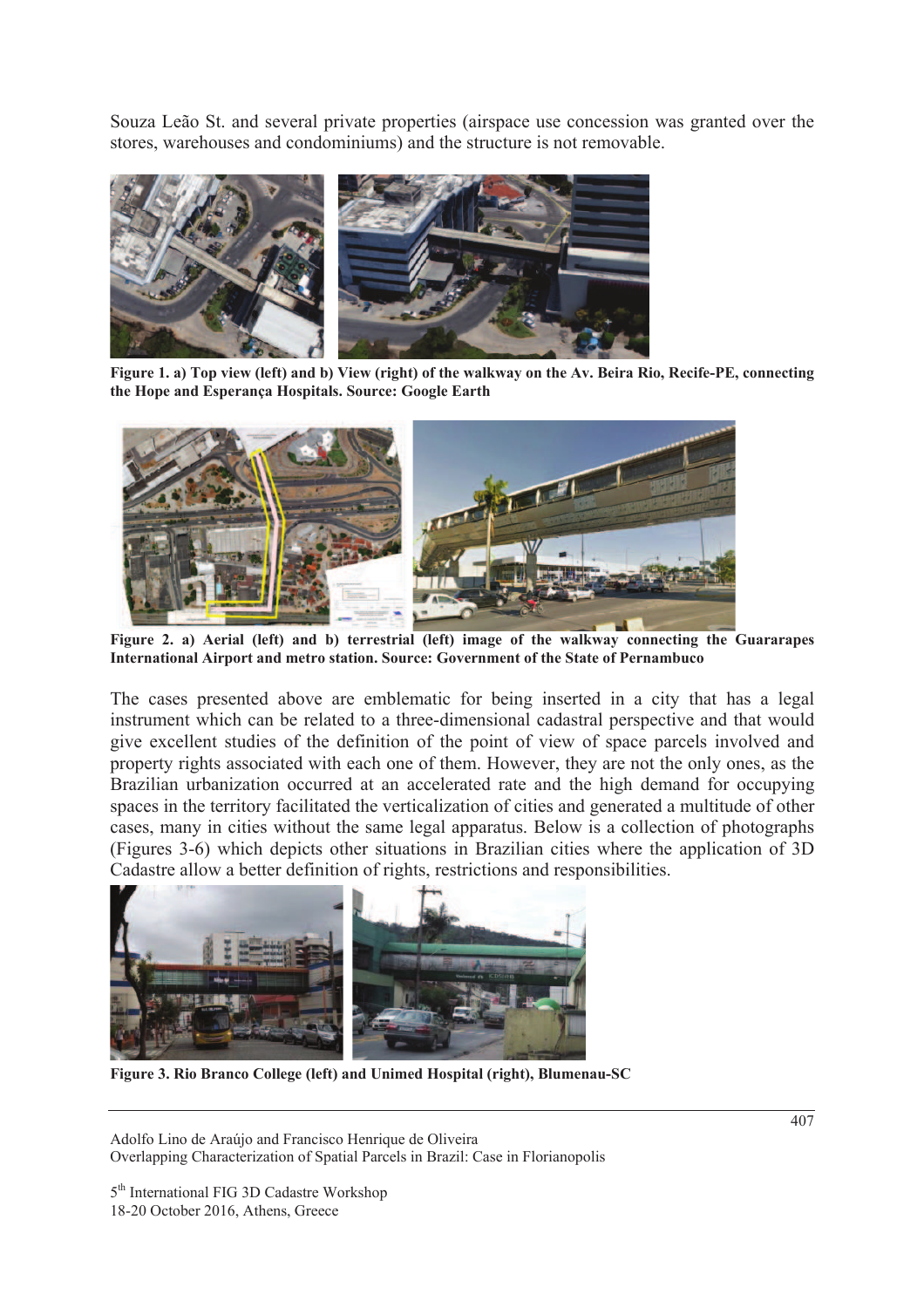

**Figure 4. Walkway between buildings in a condominium (left) and walkway between Muller Shopping and Bourbon (right), Joinville-SC** 



**Figure 5. São Marcos Hospital, Teresina-PI** 



**Figure 6. Hotel balconies cantilevered over public tour, Pato Branco-PR** 

In order to understand the limitations of the problem facing the Brazilian legislation and to seek characterizing a case quite evident overlapping legal rights over the territory, this article presents a case study in the city of Florianópolis-SC.

To collect field data has been chosen the laser scanning technique, although it is understood that other techniques (more conventional, such as topography, for example) could be applied. It is not intended here to make a comparison between different techniques but only to demonstrate the use and functionality, taking into account that laser scanning is currently one of the most modern techniques for collecting three-dimensional data used, with great possibilities of become increasingly common due to the reduction in size and weight of the equipment available, increasing the sweep speed and storage capacity as well as improvements to the development of methods for processing of increasingly efficient data.

Adolfo Lino de Araújo and Francisco Henrique de Oliveira Overlapping Characterization of Spatial Parcels in Brazil: Case in Florianopolis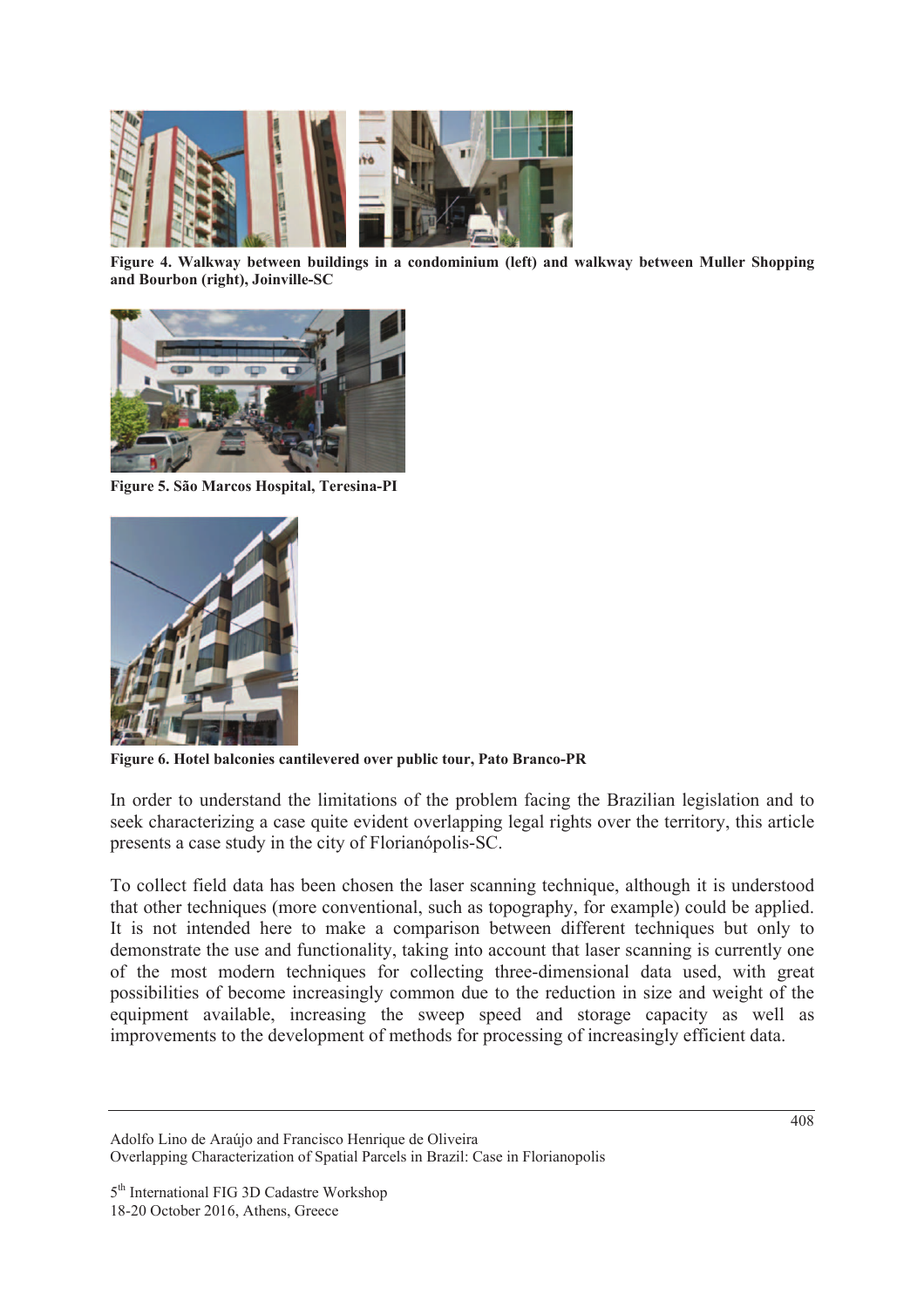#### **2. CASE STUDY: CHARACTERIZATION OF UNDERGROUND PASSAGE IN FLORIANOPOLIS-SC**

In order to conduct the case study, the site chosen was the underpass connecting the two parts of the campus of Federal University of Santa Catarina – UFSC, separated by Av. Prof. Henrique da Silva Fontes, on the outskirts of the neighborhood Córrego Grande. The passage has about 38m long and offers access to pedestrians, cyclists and small vehicles of the university's maintenance sector (Figures 7a, 7b and 7c).



**Figure 7. a) View of Av. Prof. Henrique da Silva Fontes (above); b) Underpass, West entrance (below left); c) Underpass, East entrance (below right)** 

On the website of the Federal University of Santa Catarina, the campus map highlights the existence of the tunnel referencing it with dashed lines that intersect the Av. Henrique da Silva Fontes, although the map does not show a legend that explains the meaning of these lines (Figure 8a). The map displayed in Google Earth also makes reference to the tunnel presenting a continuous line in gray under the avenue indicating that it is a path or pedestrian access (Figure 8b). On the website of Corporative GIS of Florianópolis City Hall (Prefeitura Municipal de Florianópolis, 2015) there is no reference to the existence of the underpass (Figure 8c), only the two parcels (here called lots) that compose the property of UFSC appear numbered as 102445 (west of the avenue) and 101279 (east of the avenue). Of course, as there is no cadastral logic implemented (parcel-based) that makes up the Avenue Prof. Henrique da Silva Fontes does not appear characterized as a parcel in the city hall system. As it does not generate dividends to municipal coffers for the payment of Urban Building and Land Tax, the portion of the avenue is not registered, confirming the strictly fiscal nature (thematic Cadastre) than municipalities in Brazil call Cadastre.

Adolfo Lino de Araújo and Francisco Henrique de Oliveira Overlapping Characterization of Spatial Parcels in Brazil: Case in Florianopolis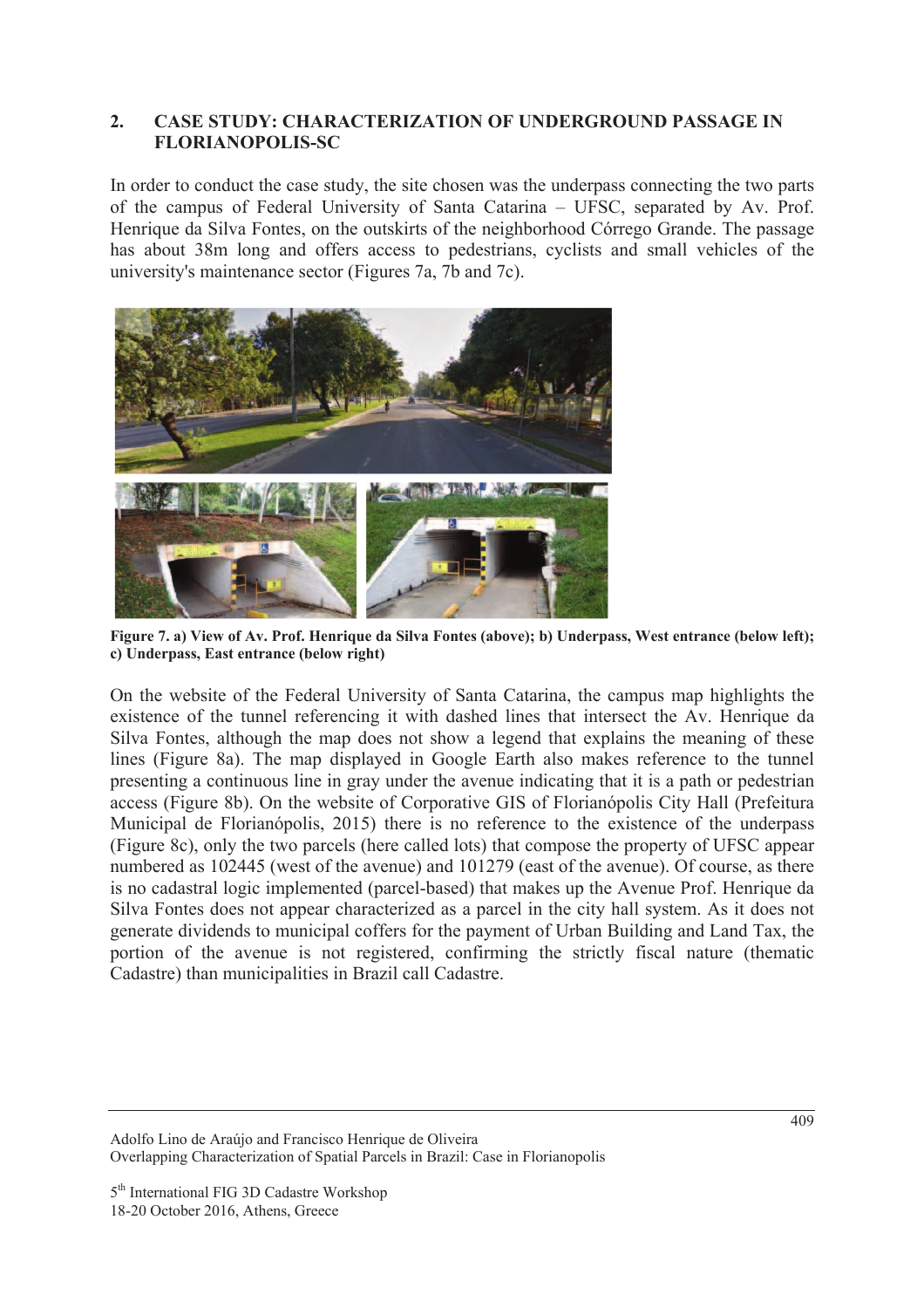

**Figure 8. a) Map of UFSC (left). Source: Adapted from Federal University of Santa Catarina (2014); b) Surrounding of the neighborhood Córrego Grande (center). Source: Google Earth; c) Numbering of lots on the website of the Corporate GIS (right). Source: Adapted from Prefeitura Municipal de Florianópolis (2015)** 

#### **2.1 Laser scanning data used and processing procedures**

Data collection for the case study was performed with a terrestrial laser scanner, Focus3D X330 model, manufactured by FARO and assigned by the Federal Institute of Santa Catarina, Florianópolis Campus (Figure 9a).



**Figure 9. a) Terrestrial laser scanner Faro Focus3D x 330 (left) and b) spherical target positioned on the tripod with tribrach (right)** 

The equipment was set to a density point cloud of 7mm/10m, which was sufficient to ensure the minimum reading points in spherical targets (80 points in optimal conditions and 60 points in bad conditions) to the adopted distances, as indicated by the manufacturer. Although different types of targets can be used to record the scenes - such as rectangular targets, visible spots and common plans for two scenes, it was decided to use only the spheres to make possible to replace them with the assistance of leveling bases on tripods by GNSS receivers in order to perform coordinate data collection UTM of some points and, therefore, proceed the georeferencing of the cloud points, which would be more difficult using other type of target (Figures 9a and 9b).

According to the manufacturer's recommendations for the distance to be covered in subsequent scenes and the resolution adopted (7mm / 10m) for surveying in underpass, it was estimated a number of six scenes distant about 15m from each other with the use of 3 to 4 spherical targets between them (Figure 10).

Adolfo Lino de Araújo and Francisco Henrique de Oliveira Overlapping Characterization of Spatial Parcels in Brazil: Case in Florianopolis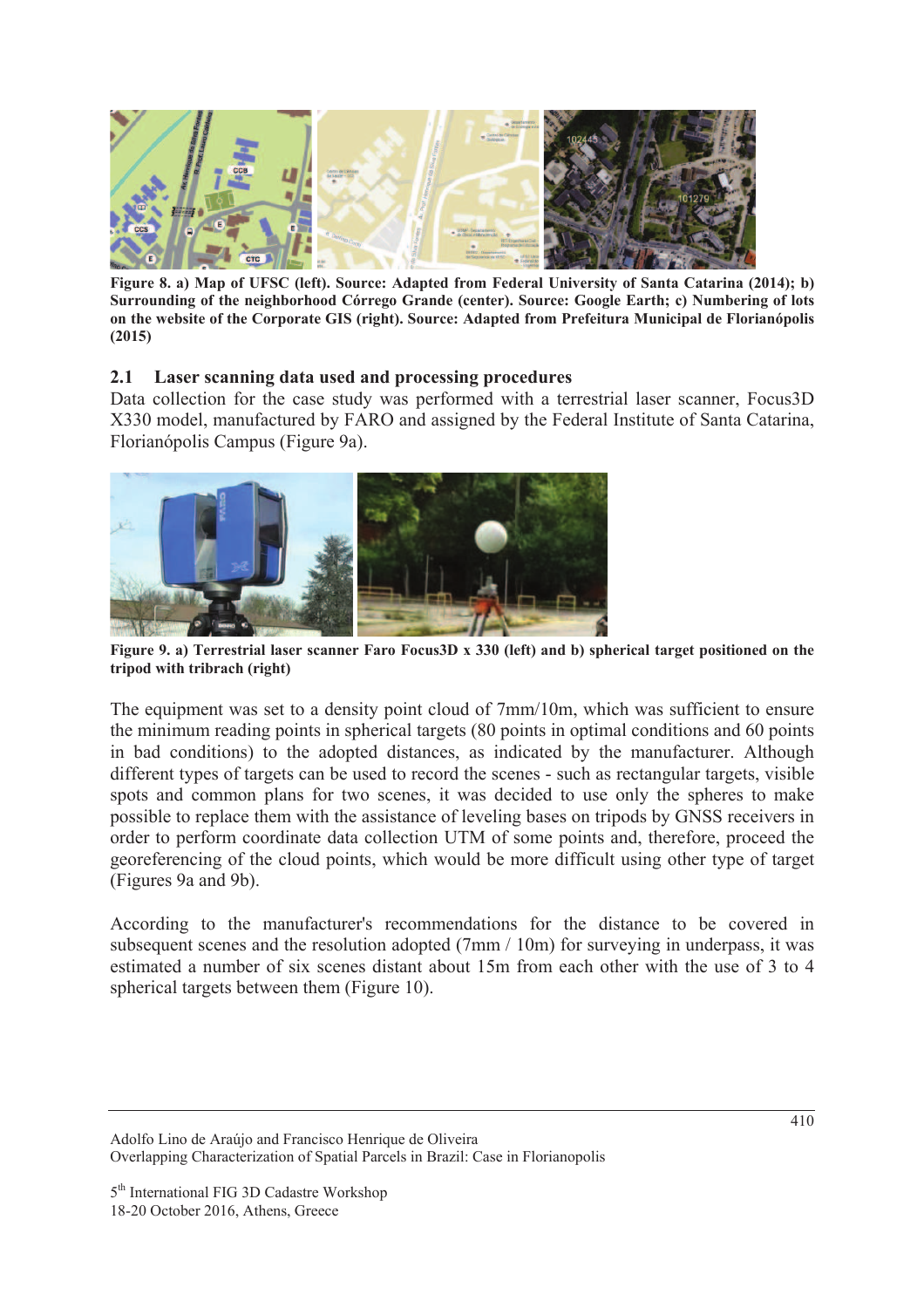

**Figure 10. a) Laser scanner positioning in the tunnel entrance (above left); b) distribution of spherical targets inside the tunnel (top right); c) distribution of the six scenes in the survey of the underpass at UFSC (below)** 

To proceed with the registration of the six scenes was used a total of 20 spherical targets, four of which were occupied with GNSS receivers (two in each tunnel entrance) to collect UTM coordinates of the points and thus georeference the cloud of registered points . For transformation and adjustment between the cloud coordinate points system and the projection system UTM would be needed only two points (one on each side of the tunnel), however, it was decided to use four for security, if any of them presented no adequate precision or fixed ambiguities solution.

Among the collection, data processing and generation of three-dimensional models the data passed through different software, as Scene, Autodesk Recap and Autodesk AutoCAD2015.

#### **3. RESULTS**

The registration procedure of the six point clouds and georeferencing conducted in Scene software showed satisfactory results with minimum and maximum tensions between scenes of 1.4mm to 3.3mm (Figure 11).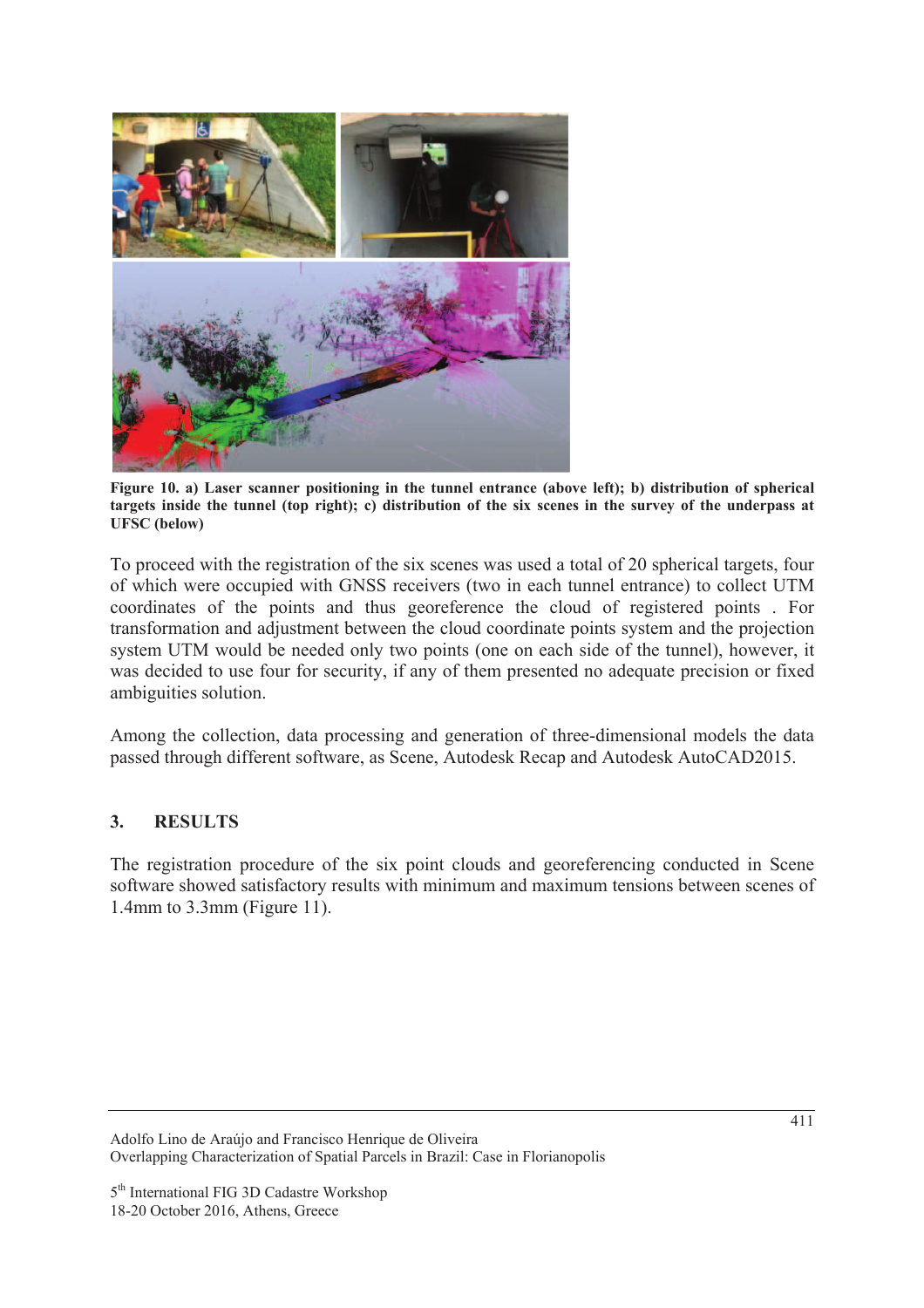Ajustes gerenciados:

| Objeto de ajuste | Tensão alvo média | Tensão média de pon | Varredura/Grupo |  |
|------------------|-------------------|---------------------|-----------------|--|
| ScanFit          | 0.0033            | ---                 | <b>Tese2004</b> |  |
| 累ScanFit         | 0.0026            | ---                 | <b>Tese2003</b> |  |
| <b>異ScanFit</b>  | 0.0024            | ---                 | <b>Tese2002</b> |  |
| <b>異ScanFit</b>  | 0.0022            | ---                 | <b>Tese2001</b> |  |
| 界ScanFit         | 0.0014            | ---                 | Tese 2000       |  |
| 累ScanFit         | 0.0020            | ---                 | Tese2005        |  |
| References       |                   | ---                 | Workspace       |  |

**Figure 11. Result of the scenes registering process in Scene software** 

Once the cloud of data points have been properly registered, georeferenced and incorporated into AutoCAD 2015, there was continuation to promoting the 3D modeling of the parcels in question. It was used the same numbering given by the website of the Corporate GIS of Florianópolis City Hall to the UFSC parcels (102445 and 101279 on the west and east side of Av. Prof. Henrique da Silva Fontes, respectively). Regarding to the parcel formed by the street, it is not numbered on the website (as seen in item 2). We chose to present it under the code name "AVENIDA", although it is understood that a cadastral system in the strict sense the correct way would be to sequential numbering of that parcel. The territorial arrangements of the parcels and the interconnection between the UFSC parcels and the underpass is shown in Figure 12.



**Figure 12. Territorial parcels of UFSC, and Avenue underpass** 

Figure 12 shows that the underground passage originates in each of the territorial parcels on UFSC and extends under the entire avenue. Referring to Figure 13, a profile view of the underpass , it shows a better image of the conformation of the different plans and how is configured the overlapping problem of property rights in the parcel "Avenida". There is clearly a topographic surface plane on which sit the six lanes, sidewalks, cycleway and the central site. "Avenida" parcel should be part of the Register and be registered in the name of Florianópolis City Hall. Under the parcel Avenue there is a second plan where takes place the underpass (in green). This plan sets a new situation and would be part of the Register with a proper identification and registered in the name of UFSC.



**Figure 13. Profile view of UFSC parcels, avenue and underpass** 

Adolfo Lino de Araújo and Francisco Henrique de Oliveira Overlapping Characterization of Spatial Parcels in Brazil: Case in Florianopolis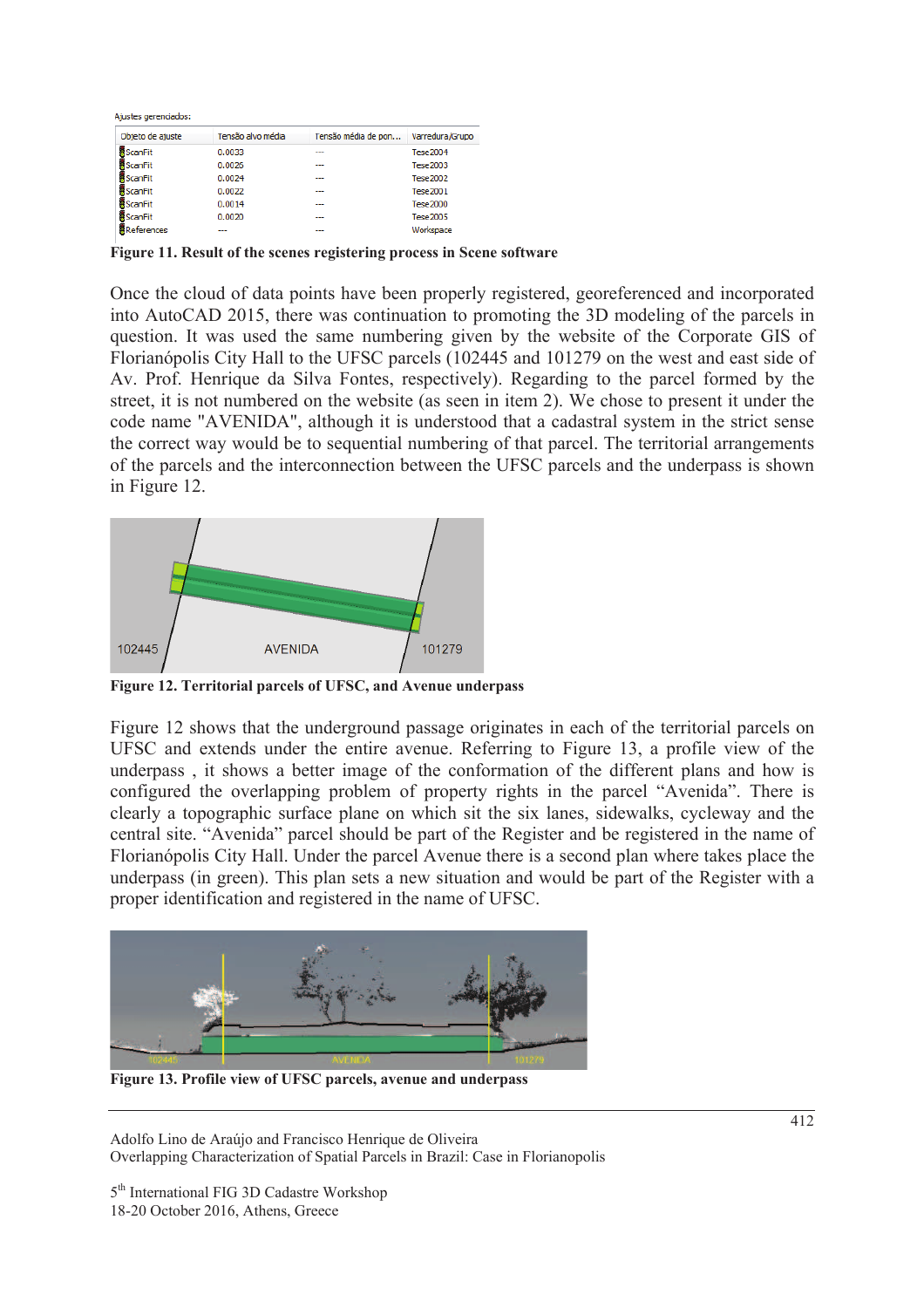Both plans, avenue and passage, have distinct legal states. Avenue parcel is public property, inalienable and not subject to prescription, probably resulting from expropriation when installing the circulation structure (lanes, sidewalks, cycleway and central site). The 102445 and 101279 parcels have their own registrations and are part of the property belonging to the UFSC, federal autarchy with its own legal personality.

The projection of the underpass on the "Avenida" parcel is shown graphically in Figure 14 and its coordinates in Table 1. The complete 3D model of the underground passage is shown in Figure 15 and the defining coordinates of their volume in Table 2.



**Figure 14. Territorial parcel dismemberment in hybrid model of 3D Cadastre** 

**Table 1. Vertices of the territorial parcel dismembered in the hybrid model of 3D Cadastre (Zone 22S SIRGAS2000)** 

| Vertex | North Coord. (m) | East Coord. (m) |
|--------|------------------|-----------------|
|        | 6944755.4083     | 745125.3949     |
|        | 6944760.4639     | 745126.6355     |
|        | 6944749.2778     | 745164.0874     |
|        | 6944754.3095     | 7451653311      |



**Figure 15 - Characterization of the spatial parcel in full 3D Cadastral model** 

Adolfo Lino de Araújo and Francisco Henrique de Oliveira Overlapping Characterization of Spatial Parcels in Brazil: Case in Florianopolis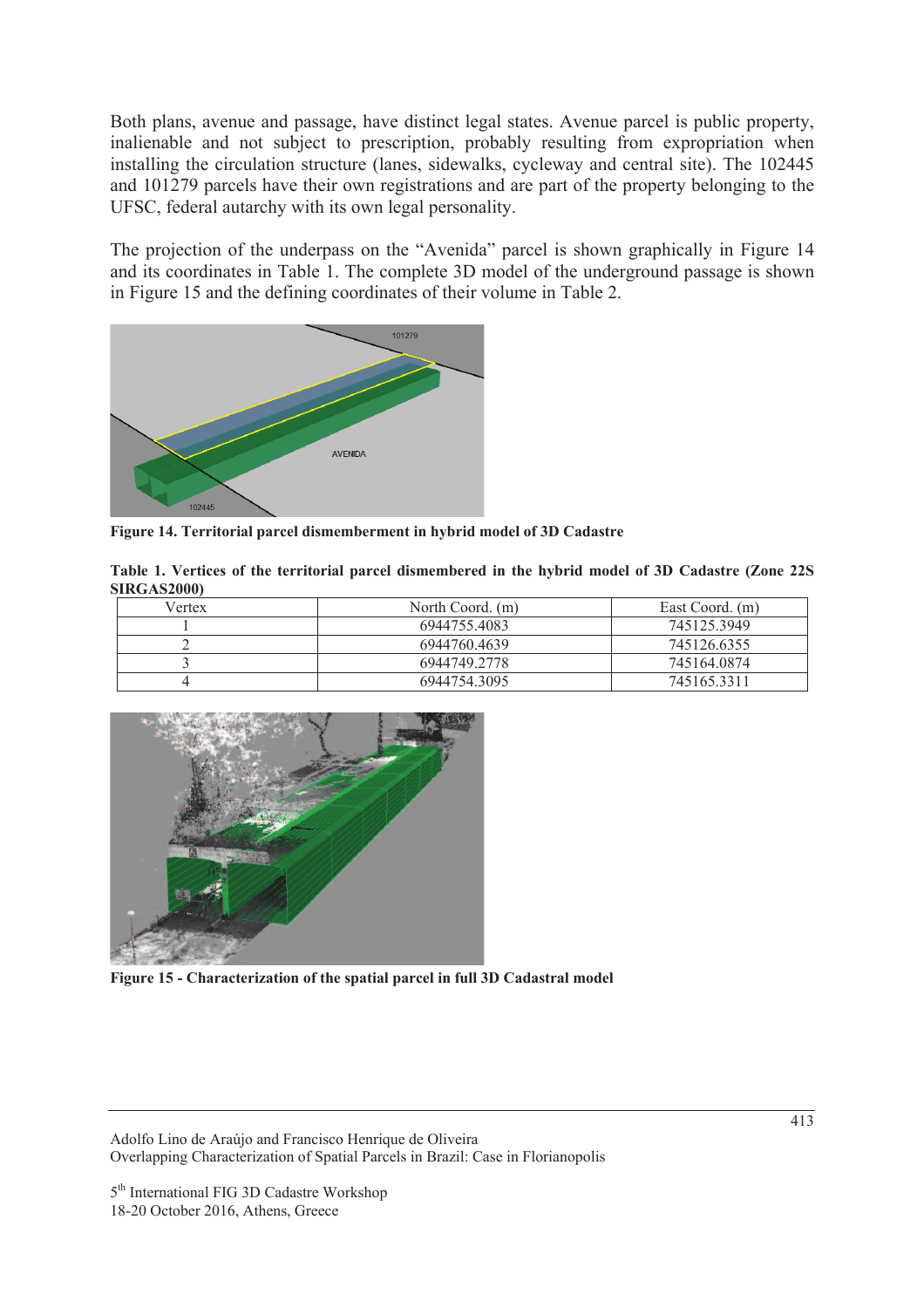| Vertex         | Coord. North (m) | Coord. East (m) | Ortometric Altitude (m) |
|----------------|------------------|-----------------|-------------------------|
|                | 6944754.1772     | 745166.3882     | 5.9504                  |
| $\overline{c}$ | 6944749.0786     | 745165.5587     | 5.9258                  |
| 3              | 6944749.0836     | 745165.5832     | 8.0065                  |
| 4              | 6944749.4675     | 745165.6313     | 8.1009                  |
| 5              | 6944753.7343     | 745166.2933     | 8.0852                  |
| 6              | 6944754.1630     | 745166.3462     | 7.9782                  |
| Ξ              | 6944755.7678     | 745123.4380     | 5.7827                  |
| 8              | 6944755.7754     | 745123.4278     | 8.0443                  |
| 9              | 6944756.2182     | 745123.4791     | 8.1357                  |
| 10             | 6944760.4745     | 745124.1922     | 8.1345                  |
| 11             | 6944760.8677     | 745124.2137     | 8.0240                  |
| 12             | 6944760.8893     | 745124.2352     | 5.7840                  |

**Table 2. Vertices of the spatial parcel in full 3D Cadastral model (Zone 22S SIRGAS2000)** 

#### **4. CONCLUSIONS**

The modeling of the problem of ownership right of the underpass seems to point to the existence of a kind of easement, although of a different nature from that which normally occurs. An easement is understood, in the Brazilian civil law, as a transit easement that allows the passage through a neighboring property. Thus, to achieve a public road or highway, sometimes it is necessary to establish an easement, and this is perpetual (unless they fall into disuse) and inalienable. As an easement does not settle by a presumed way is necessary that its materialization occurs through properly registered deed. Constituting real right to improve the use of the property, the easement is characterized by allowing access from a property to the public road through another property, which does not fit fully in the above problem, since access in this case is " through "the public road linking two parts of the same property. Still, although the bondage of the figure is on the surface right, it was the best seemed to represent the configuration of overlapping right to the underpass can be applied in other cases remains to how it could be registered.

Taking into account the warnings models, hybrid and full 3D Cadastre proposed by Stoter et al (2004a), Ploeger and Stoter (2004) and Oosterom et al (2004) reached to some possible hypothetical results:

- i. In 2D Cadastre model with 3D warnings the underpass would be registered with the registration of "Avenida" parcel, which would contain a warning that under that parcel, at -4,084m altitude, there is an easement connecting the parcels 102445 and 101279. In this model the delimitation of the territorial parcel, its registration, and the existence of the easement warning (possibly in the form of a annotation) would be sufficient to characterize the situation.
- ii. In 3D Cadastre hybrid model the volume corresponding to the parcel formed by the underpass would be registered in the name of Florianópolis City Hall as an easement with maximum and minimum limits of orthometric altitude (8,135m to 5,776m, respectively). The "Avenida" parcel would be dismembered leading to a corresponding new territorial parcel resulting of the projection surface remain registered as a public property (Figure 14). The coding of the new parcel would follow the logic numbering adopted (sequential, by spatial hierarchy, by combining centroid of the parcel coordinates, etc.). The remaining parcels also would receive new codes. The spatial parcel would remain linked to the territorial parcel and its codification

Adolfo Lino de Araújo and Francisco Henrique de Oliveira Overlapping Characterization of Spatial Parcels in Brazil: Case in Florianopolis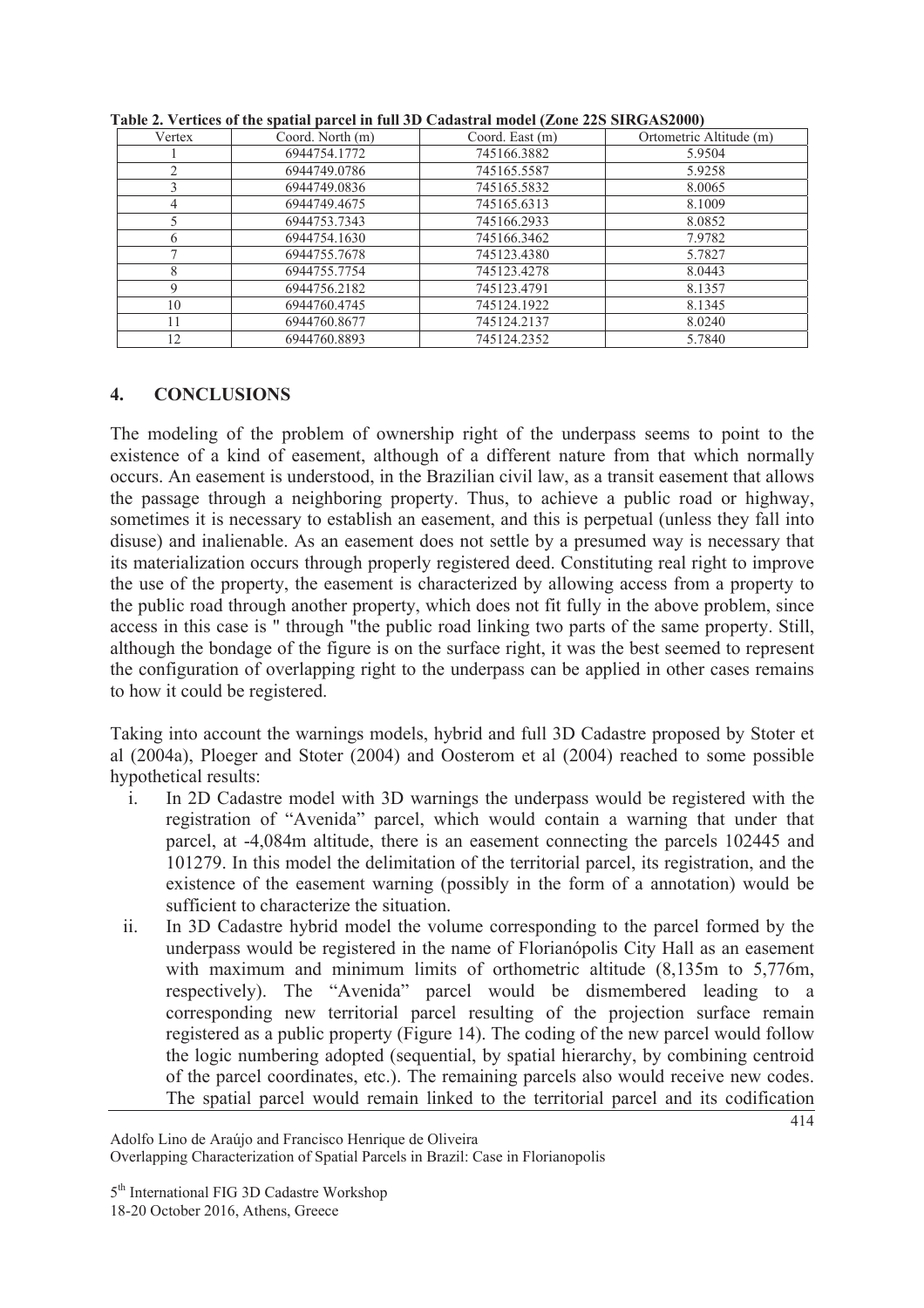would refer to this with positive or negative statement, or with the use of mirror-codes (territorial parcel 152, spatial parcel 452, for example). In the case of underground passage in question, the two-dimensional coordinates of the vertices of the territorial parcel dismembered are presented in Table 1. In this model the dismemberment of a territorial parcel and the registration of a spatial parcel (possibly a defined passage servitude with minimum altitude and maximum) would be sufficient to equate the problem.

iii. In full 3D Cadastre model the spatial parcel corresponding to the underpass would be configured independently from its connection or vertical overlapping with the territorial parcels and would be registered in the name of UFSC as a volume defined by delimiters vertices (Figure 15). This is certainly the most complex solution to implement, given that a series of reforms in the legislation should be made. The threedimensional coordinates of the defining vertices of the spatial parcel of this model are presented in Table 2.

Facing the absence of cadastral legislation in Brazil (both 2D and 3D), and according to the perspective of the authors cited, the most immediate solution and less legal impact is first presented, registration of warnings, which could take effect in title registration as a kind of annotation, indicating the existence of rights, restrictions and responsibilities above or below the surface at a certain altitude. This option is not entirely incompatible with some instruments of Brazilian legislation, such as the City Statute and local master plans. The other two options, hybrid and full model, still seem very complex and far from the legal reality as it currently presents in Brazil.

### **REFERENCES**

Ploeger, H.D. and Stoter, J.E. (2004). Cadastral Registration of Cross-Boundary Infrastructure Objects. FIG Working Week 2004, pp. 1-18.

Prefeitura doo Recife (2003). Lei Municipal N.16873/2003. Leis Municipais, 13 de junho de 2003. Disponivel em: <www.recife.pe.gov.br/pr/lei16873.html>. Acesso em: 7 de novembro de 2010.

Prefeitura Municipal de Florianópolis (2015). Geoprocessamento Corporativo, 2015. Disponivel em: <http://geo.pmf.sc.gov.br/>. Acesso em: 12 Março 2015.

Souza, W.O., Pimentel, J.S. and Carneiro, A.F.T. Cadastro (2011). 3D e 4D: a realidade territorial no espaço e no tempo. XV Simpósio Brasileiro de Sensoriamento Remoto. Curitiba: INPE. 2011, p.p. 2522-2529.

Stoter, J.E. et al (2004). Conceptual 3D Cadastral Model Applied in Several Countries. FIG Working Week 2004, pp. 1-27.

Adolfo Lino de Araújo and Francisco Henrique de Oliveira Overlapping Characterization of Spatial Parcels in Brazil: Case in Florianopolis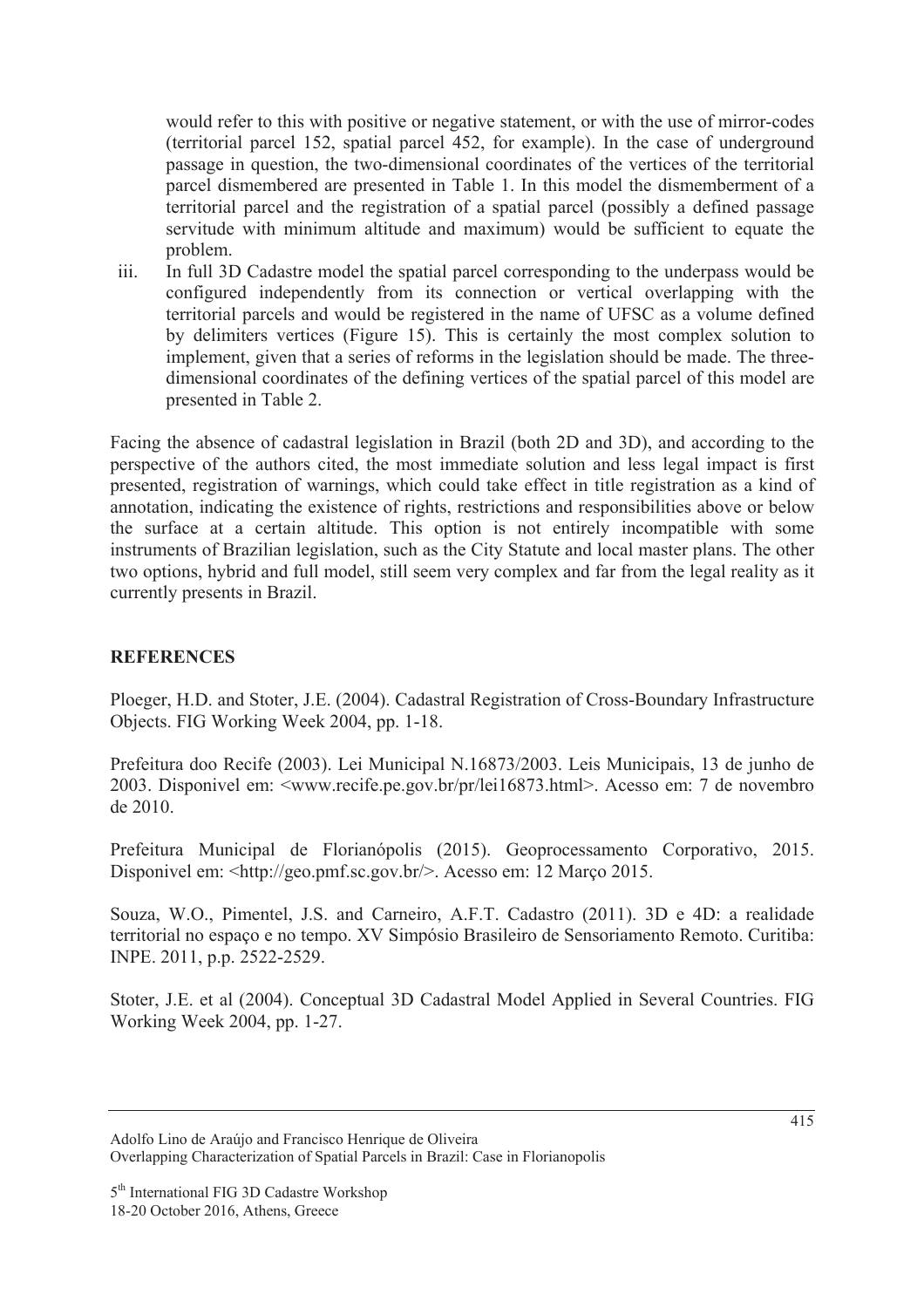Universidade Federal de Santa Catarina (2014). Mapa da UFSC. Estrutura UFSC, 2014. Disponivel em: <http://identidade.ufsc.br/files/2014/02/mapa\_UFSC\_2014.pdf>. Acesso em: 12 Março 2015.

van Oosterom, P., Stoter, J. and Lemmen, C. (2004). Modelling of 3D Cadastral Systems. Disponivel em: <http://citeseerx.ist.psu.edu/viewdoc/summary?doi=10.1.1.100.5243>. Acesso em: 7 de novembro de 2010.

#### **BIOGRAPHICAL NOTES**

**Adolfo Lino de Araújo** is graduated in Civil Engineering by the Federal University of Paraíba, master's degree in Geodetic Sciences and Geoinformation Technology by the Federal University of Pernambuco and doctorate in Territorial Cadastre by the Federal University of Santa Catarina. He is currently a professor at the Federal Institute of Santa Catarina where he teaches Geodesy, Topography and Surveying. Has experience in the area of geodesy and GIS with emphasis on Engineering, acting on the following topics: Territorial Cadastre Cadastre 3D Laser Scanner, Geodesy, Topography, geoinformation systems and registration databases.

**Francisco Henrique de Oliveira** is graduated in Cartographic Engineering by the Universidade Estadual Paulista Julio de Mesquita Filho, has obtained a doctorate in Production Engineering from the Federal University of Santa Catarina. In 2012, a scholarship from CNPq held in the first half his post-doctorate at the RWTH - Aachen University - Institute of Geodesy - Germany, and in the second half of the year continued his postdoctoral studies at UNI - University of Northern Iowa - Department of Geography - USA, focusing on the theme of the Territorial Multipurpose Cadastre. He is currently associate professor at the State University of Santa Catarina (UDESC), associate professor at the Federal University of Santa Catarina (UFSC) and guest professor at the Lincoln Institute of Land Policy - Boston - USA.

Adolfo Lino de Araújo and Francisco Henrique de Oliveira Overlapping Characterization of Spatial Parcels in Brazil: Case in Florianopolis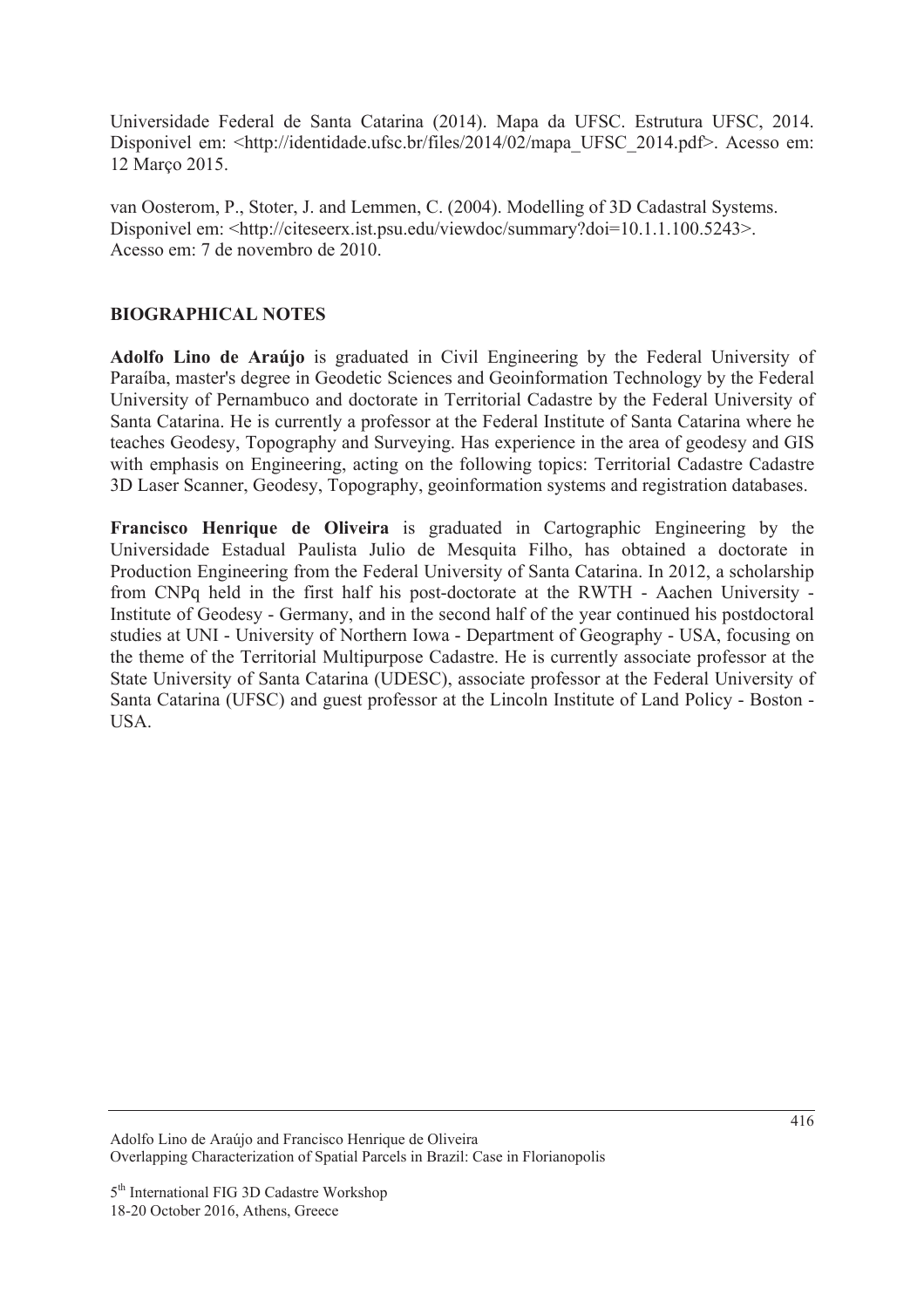#### **CONTACTS**

Adolfo Lino de Araújo Federal Institute of Santa Catarina - IFSC Av. Mauro Ramos, 950, Centro Florianópolis-SC BRAZIL Phone:  $+ 55 (48) 3211 - 6061$ E-mail: adolfo.lino@ifsc.edu.br

Francisco Henrique de Oliveira State University of Santa Catarina - UDESC Av. Madre Benvenuta, 2007, Santa Mônica Florianópolis-SC BRAZIL Phone: +55 (48) 3664-8542 E-mail: chico.udesc@gmail.com